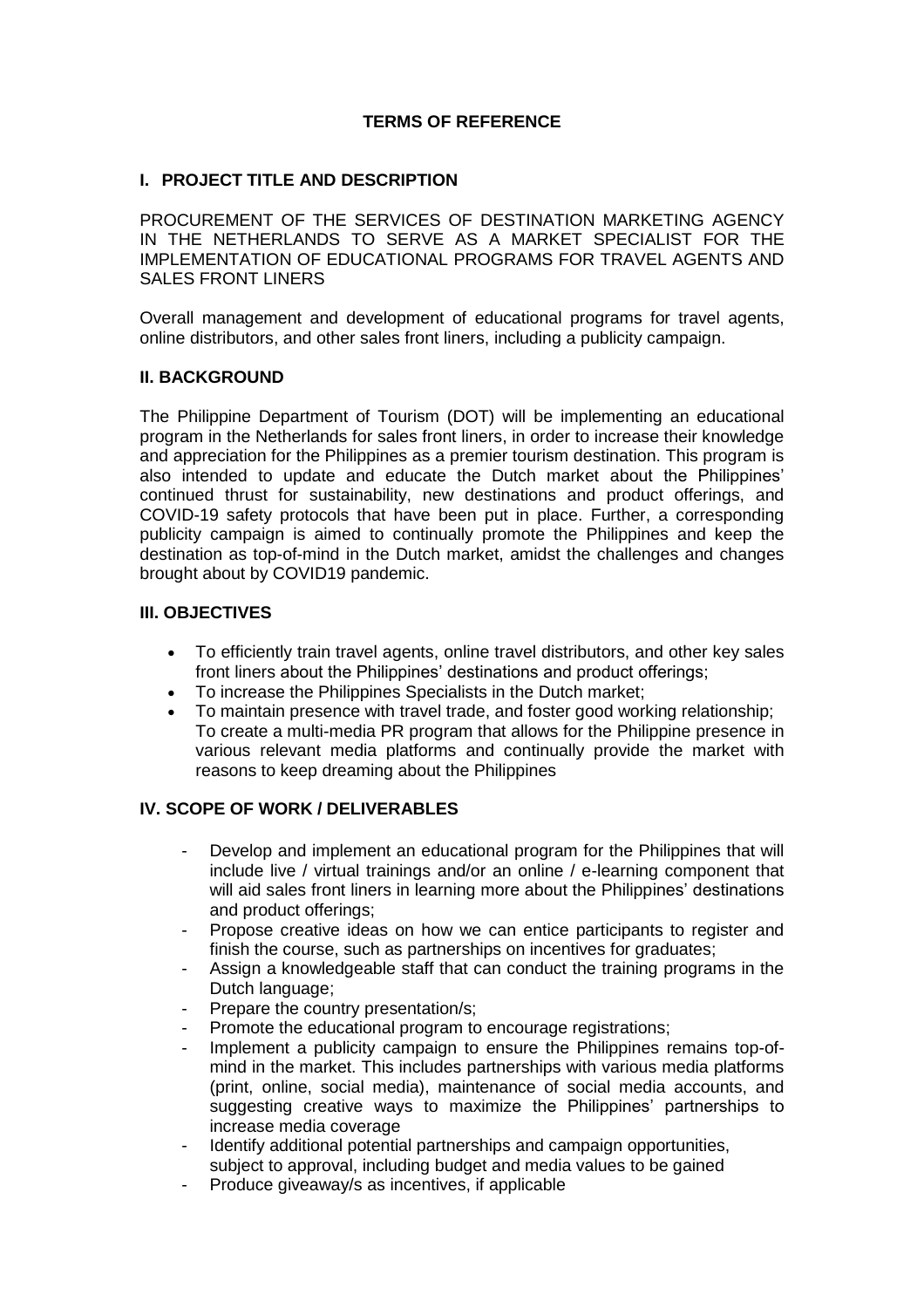#### **Generation and submission of regular reports:**

- Monthly report on status and accomplishments of the project
- Comprehensive post-event / project report detailing total accomplishments and returns on investments made
- Weekly report on COVID-19 situation, market updates, and trends in the Netherlands
- Monthly news clippings about the Philippines
- Other reports as required

## **V. MINIMUM QUALIFICATIONS FOR SUPPLIERS**

- a. Full service Destination Marketing and Public Relations agency operating in the Netherlands, with relevant contacts in the travel industry and media and able to facilitate the requirements and deliverables as stipulated above
- b. Dedicated Account Manager and Account Director to oversee the projects and coordinate with the DOT with respect to the execution and implementation of an educational program and publicity campaign
- c. Presentation of similar projects previously undertaken. If not available, please present case studies of projects undertaken in the Netherlands.
- d. Willing to provide services on a send bill arrangement

#### **VI. CRITERIA**

| -                        | 50%        |
|--------------------------|------------|
|                          | <b>20%</b> |
| $\overline{\phantom{0}}$ | <b>20%</b> |
| -                        | 10%        |
|                          |            |

## **VII. TIMELINE AND SCHEDULE OF WORK**

- **August 16, 2021:** Submission of bid proposals, inclusive of comprehensive program and publicity requirements according to these Terms of Reference, and mandatory legal documents
- **August 18, 2021:** Selection of the DOT Frankfurt office of the winning Agency assigned to handle all events for the **Philippines**
- **August 23, 2021**: Submission of revised plan, including firmed up proposals on how to implement each aspect of the two activities, timelines, and schedule of accomplishments, based on the DOT-Frankfurt Office feedback on the winning bidder's original proposal

**September 2021:** Start of educational program and publicity campaign

The final report must be submitted within 15 days from the completion of the educational program. The project must be completed by December 31, 2021.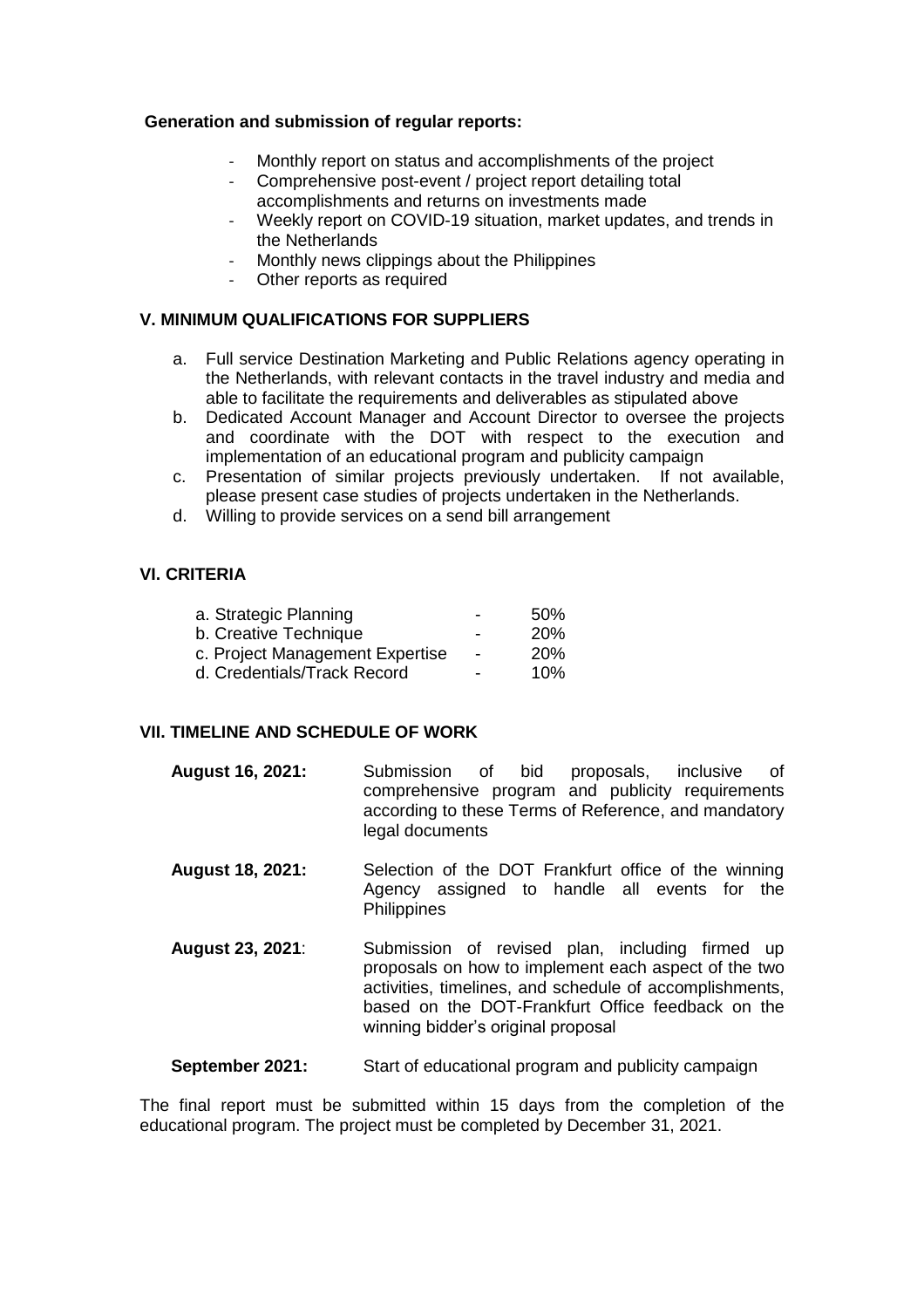# **VIII. BUDGET**

- The total budget allocation for the project is €10,000.00 inclusive of taxes and other applicable fees, including but not limited to agency service fees, operational expenses, press coverage fees, production fees. press coverage fees, production fees, documentation costs, among others.
- Interested bidders must present a budget breakdown in their proposal, indicating the components of their proposed budget.

# **IX. DOCUMENTARY REQUIREMENTS**

- Signed Terms of Reference (all pages should be initialed)
- Company registration documents and appropriate licenses
- Latest Tax clearance
- Company portfolio containing similar projects previously undertaken in the past 5 years.

The winning bid shall be determined based on the proposal with the most advantageous financial packaged cost, provided that the amount of the bid does not exceed the established total budget for the project.

## **X. TERMS AND CONDITIONS**

- 1. The selected agency shall be subject to assessment by the DOT Frankfurt as to the effectiveness of any part or phase of the campaign launched. The DOT Frankfurt reserves the right to terminate the services of the winning bidder should any part of the deliverables be unsatisfactory.
- 2. Subject to the assessment by the DOT Frankfurt as to the performance of the creative agency for its implementation of the campaign, the services of the selected creative agency may be re-contracted by DOT Frankfurt to implement supplemental programs, subject to additional budgets and a separate agreement.
- 3. Any excess remuneration or compensation in the form of rebate from production and media suppliers following the industry practice of compensating services of an agency shall be negotiated by the winning agency, and credited by the supplier in favor of the DOT Frankfurt in the form of additional promotional materials and/or extended media or PR placements, in order to maximize the effect and benefit of the campaign.

## **XI. PAYMENT PROCEDURES**

Compliant with the procedures of the Philippine Government

- 30% initial payment upon approval of the proposed activities and PR plan
- 40% payment upon completion of all deliverables
- 30% balance payment upon submission of final report

Required supporting documents for payment:

- Original copy of signed contract
- Original copy of invoice following signed contract